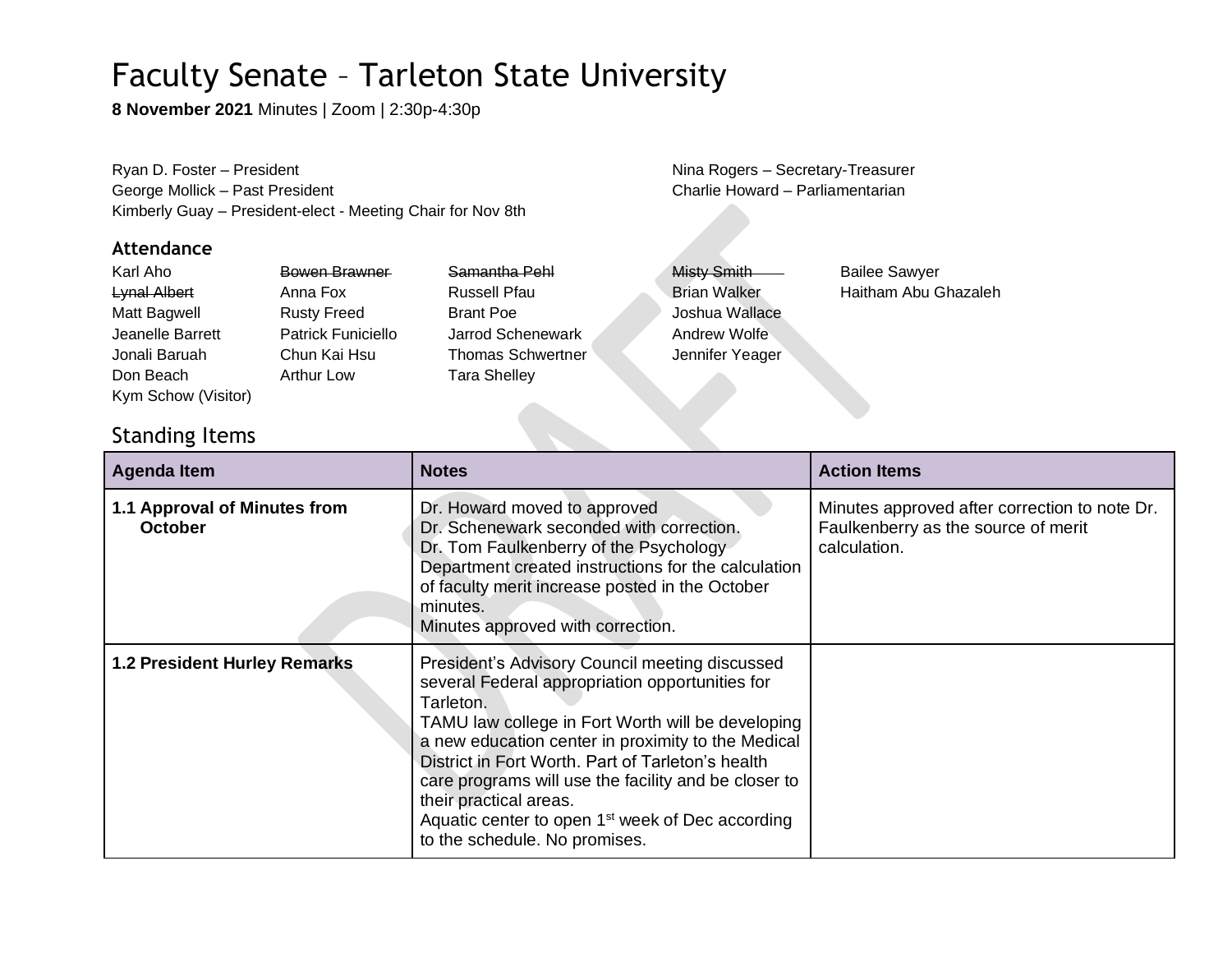**8 November 2021** Minutes | Zoom | 2:30p-4:30p

|                                                                                        | National Provost search has begun.                                                                                                                                                                                                          |  |
|----------------------------------------------------------------------------------------|---------------------------------------------------------------------------------------------------------------------------------------------------------------------------------------------------------------------------------------------|--|
| 1.3 Aimee Shouse, AVP Remarks<br>and Q&A                                               | Will not be here today due to full Senate agenda<br>upon request by Senate President.                                                                                                                                                       |  |
| <b>1.4 Presidential Advisory Council</b><br><b>Updates</b>                             | Meeting today $-$ see notes by the President                                                                                                                                                                                                |  |
| 1.5 Provost's Office/Faculty Senate<br><b>Exec Committee Meeting</b><br><b>Updates</b> | No discussion on changes in P&T process yet.<br>Discussion on Ph.D. in Counseling - CHSHS<br>college curriculum committee failure to document<br>minutes or vote on program and curriculum.<br>Discussion on the professional track option. |  |

## Old Business

| <b>Agenda Item</b>                                                    | <b>Notes</b>                                                                                                                                                                                                                                             | <b>Action Items</b>                                                        |
|-----------------------------------------------------------------------|----------------------------------------------------------------------------------------------------------------------------------------------------------------------------------------------------------------------------------------------------------|----------------------------------------------------------------------------|
| <b>2.1 University Committees</b><br><b>Representation</b>             | Working on updating committee list.                                                                                                                                                                                                                      | Lori Beaty & Dr. Foster                                                    |
| 2.2 Faculty Senate Representation<br>on Academic Affairs Searches     | No discussion during the meeting.<br>Dr. Mollick on Dean of College of Engineering<br>search, Dr. Yeager on the HSHS search, and Dr.<br>Guay on the CAGNR search as Senate reps.                                                                         |                                                                            |
| 2.3 Constitution Revisions - Rules<br><b>Process (George Mollick)</b> | Dr. Howard moved to approve.<br>Seconded by Dr. Mollick.<br>Discussion on process of constitutional changes,<br>name of the process, wording modifications,<br>addition of a sunset clause.<br>Dr. Schwertner move to table process.<br>Dr. Poe seconded | Motion to approve did not pass.<br>Motion to table passed.<br>16 yea, 5 no |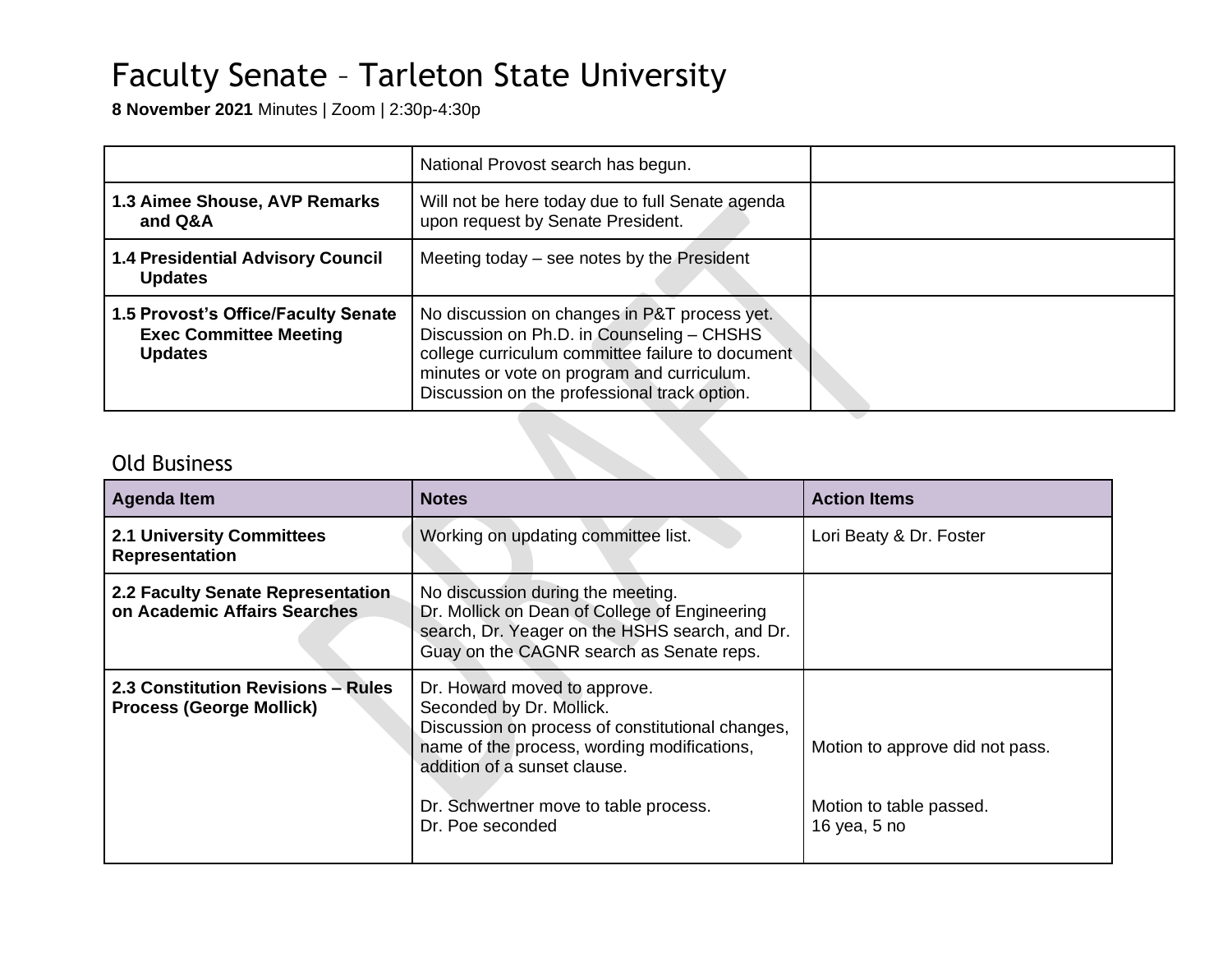**8 November 2021** Minutes | Zoom | 2:30p-4:30p

|                                            | Dr. Howard moved to form a committee to edit<br>and send electronic document for Senate vote<br>prior to the next meeting.<br>Dr. Mollick seconded.<br>Committee to revise: Dr. Schwertner, Dr. Poe,<br>Dr. Pfau, and Dr. Mollick | Motion passed<br>Send revision suggestions ASAP to<br>any on committee. |
|--------------------------------------------|-----------------------------------------------------------------------------------------------------------------------------------------------------------------------------------------------------------------------------------|-------------------------------------------------------------------------|
| 2.4 OER Grants (Karl Aho and Dr.<br>Schow) | Available grants from \$1,000 up. President has<br>increased budget. Kym Schow: Library has tools<br>to help. Affordable course redesign is the new<br>title. Contact Dr. Aho or Dr. Schow for additional<br>information.         | schow@Tarleton.edu<br>kaho@tarleton.edu                                 |

**Contract Contract Contract Contract** 

### New Business

| <b>Agenda Item</b>                                                | <b>Notes</b>                                                                                                                                                                                                                                                                                                                                                                                                                                                    | <b>Action Items</b>                                               |
|-------------------------------------------------------------------|-----------------------------------------------------------------------------------------------------------------------------------------------------------------------------------------------------------------------------------------------------------------------------------------------------------------------------------------------------------------------------------------------------------------------------------------------------------------|-------------------------------------------------------------------|
| 3.1 Issues with Respondus Test<br><b>Proctoring (Nina Rogers)</b> | AFE department struggling using spreadsheets<br>with Respondus proctoring system. No other<br>problems from other colleges mentioned.                                                                                                                                                                                                                                                                                                                           | Dr. Foster will check with Becky Gray<br>regarding overall usage. |
| <b>3.2 Student Course Evaluations</b><br>(Russell Pfau)           | Given that some colleges are considering using<br>student evaluations in a more rigorous way for<br>Tenure/Post-tenure review evaluations, is<br>anyone concerned that our current student<br>evaluation system is not as good as it could be?<br>What alternatives are available?<br>Dr. Shouse chairing committee to address<br>student evaluation participation rates<br>College of Agriculture added peer evaluations to<br>supplement student evaluations. | Contact Dr. Pfau if you have concerns<br>pfau@tarleton.edu        |